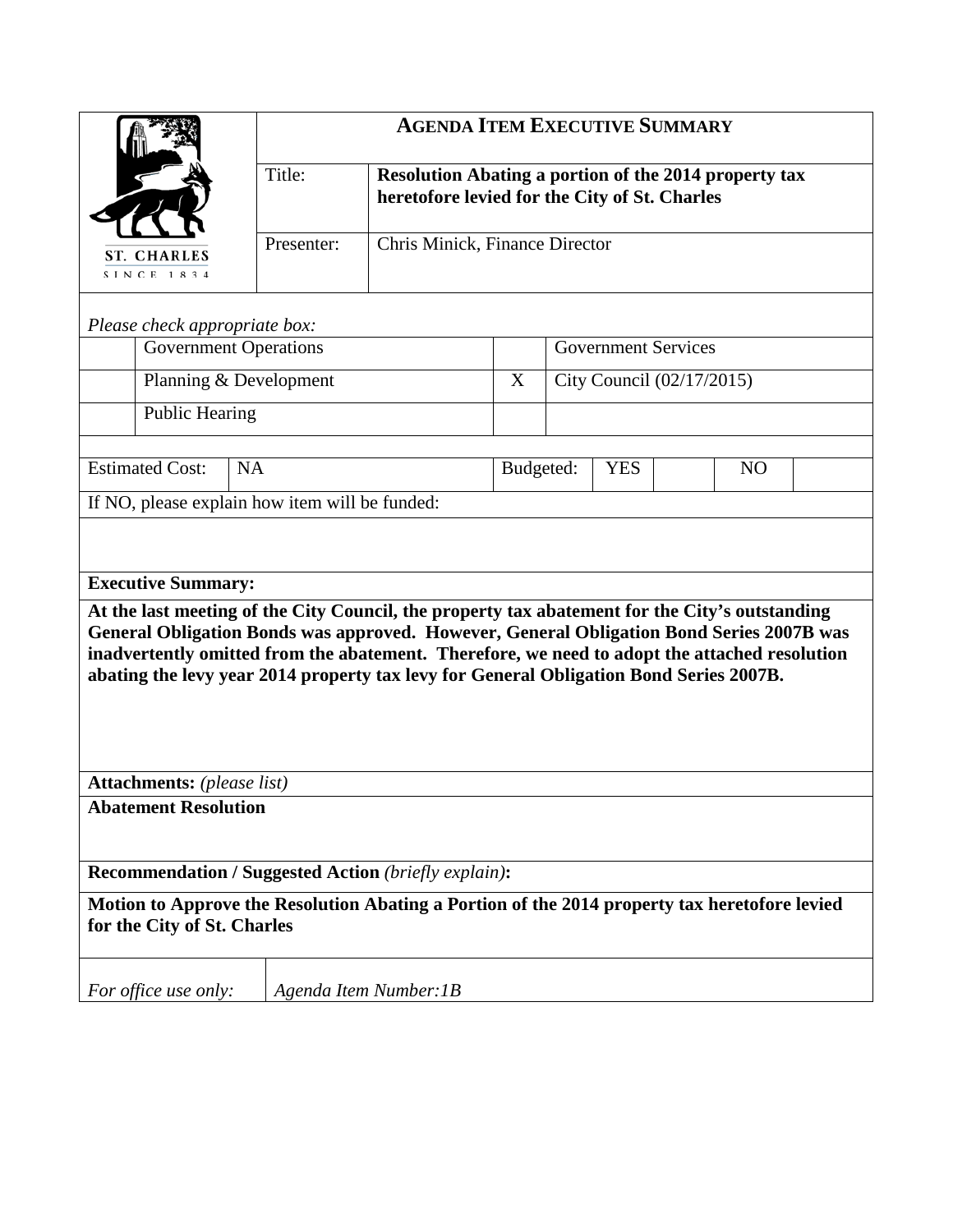## **City of St. Charles, Illinois Resolution No. 2015 -\_\_\_\_\_\_\_\_\_**

## **A Resolution Abating a Portion of the Tax Heretofore Levied for the City of St. Charles, Kane and DuPage Counties, Illinois.**

**Presented and Passed by the City Council on \_\_\_\_\_\_\_\_\_\_\_**

**WHEREAS,** the City Council of the city of St. Charles, Kane and DuPage Counties,

Illinois, did on the 1st day of December, 2014, adopt an Ordinance entitled:

## **"ANNUAL TAX LEVY ORDINANCE" of the City of St.**

## **Charles, Kane and DuPage Counties, Illinois";**

and

**WHEREAS,** a duly certified copy of said Ordinance was filed with the County Clerks of Kane and DuPage Counties, Illinois, in 2014; and

**WHEREAS,** revenue the city of St. Charles has received from other sources will be sufficient to pay expenditures without any funds for debt service purposes being levied as set forth in said Annual Tax Levy Ordinance;

**NOW, THEREFORE,** Be It Resolved by the City Council of the city of St. Charles, Kane and DuPage Counties, Illinois, as follows:

Section 1. That the tax heretofore levied in said Annual Tax Levy Ordinance, such tax being levied to pay the city's annual debt service expenditures for general obligation bonds, be abated by that amount representing revenue the city has received from other sources which will be sufficient to pay expenditures for said general obligation bonds. The purposes for which such tax was so levied in said ordinance and the amount so levied for each purpose, the amount of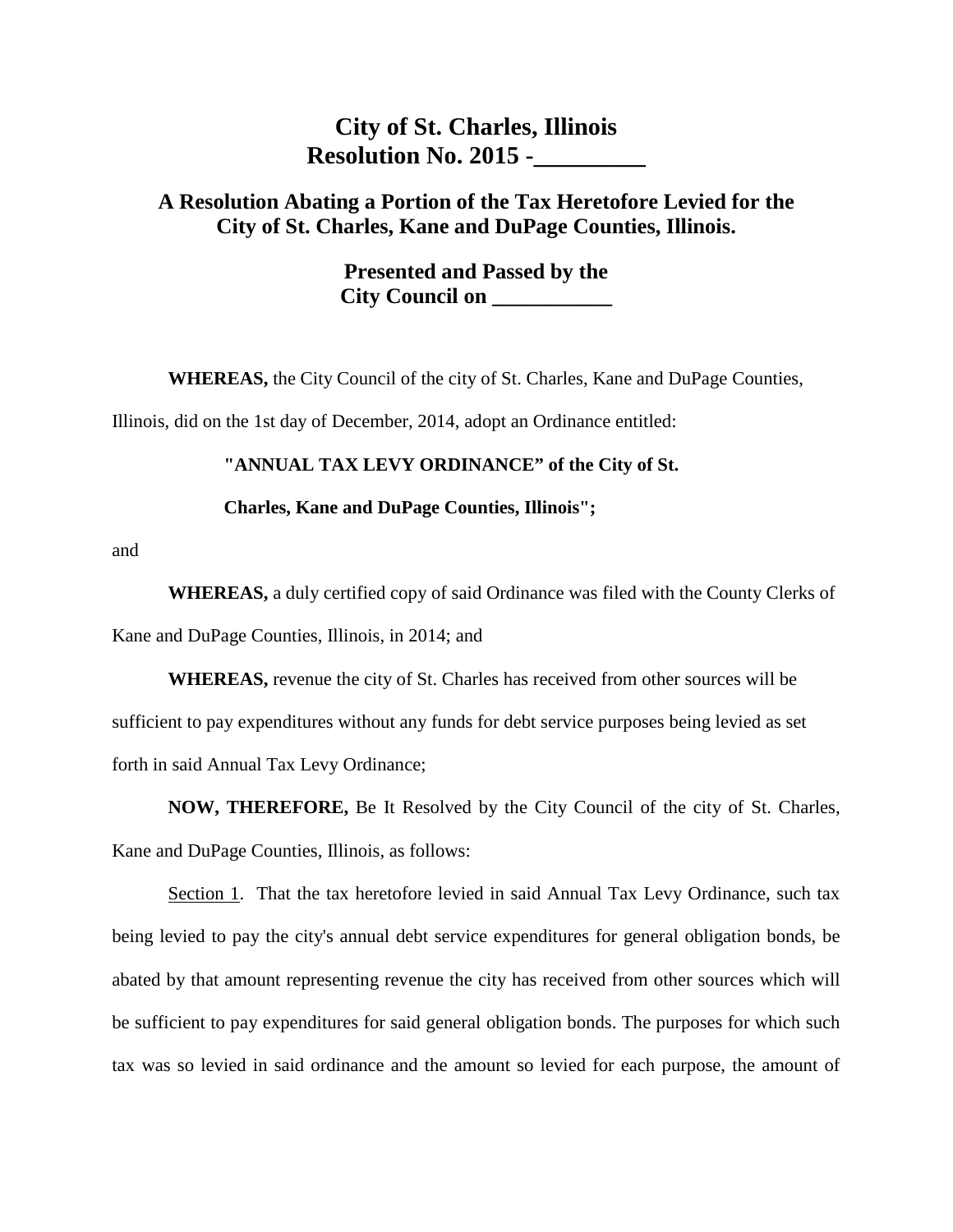such tax so levied which is to be abated for each purpose, and the remainder of such tax so levied which is to be extended for each purpose are as follows:

| <b>PURPOSE</b>                  | <b>TAX LEVIED</b> | <b>AMOUNT</b> | <b>REMAINDER</b> |
|---------------------------------|-------------------|---------------|------------------|
| OF                              | <b>IN SAID</b>    | <b>TO BE</b>  | OF LEVY TO BE    |
| <b>LEVY</b>                     | <b>ORDINANCE</b>  | <b>ABATED</b> | <b>EXTENDED</b>  |
| <b>GO Bond Series</b><br>2007 B | \$143,945         | \$143,945     | <u>\$0</u>       |

Section 2. That forthwith upon the passage of this Resolution the City Clerk shall file a certified copy of this Resolution with the County Clerks to ascertain the rate necessary to produce the remainder of the tax heretofore levied and as shown herein above and to extend the same for collection on the tax books against all of the taxable property situated within the city in connection with other taxes levied in 2014 for general corporate purposes and other purposes shown above, and for 2014 such annual tax shall be computed, extended and collected in the same manner as now or hereinafter provided by law for the computation, extension and collection of taxes for general corporate purposes and other purposes shown above, and when collected such taxes shall be used solely for the purpose of paying each of aforementioned specific purposes.

Section 3. That this Resolution shall be in full force and effect forthwith upon its passage.

NOW THEREFORE, be it resolved by the Mayor and City Council of the City of St. Charles, Kane and DuPage Counties, Illiniois.

PRESENTED to the City Council of the City of St. Charles, Illinois this \_\_\_\_ day of February, 2015.